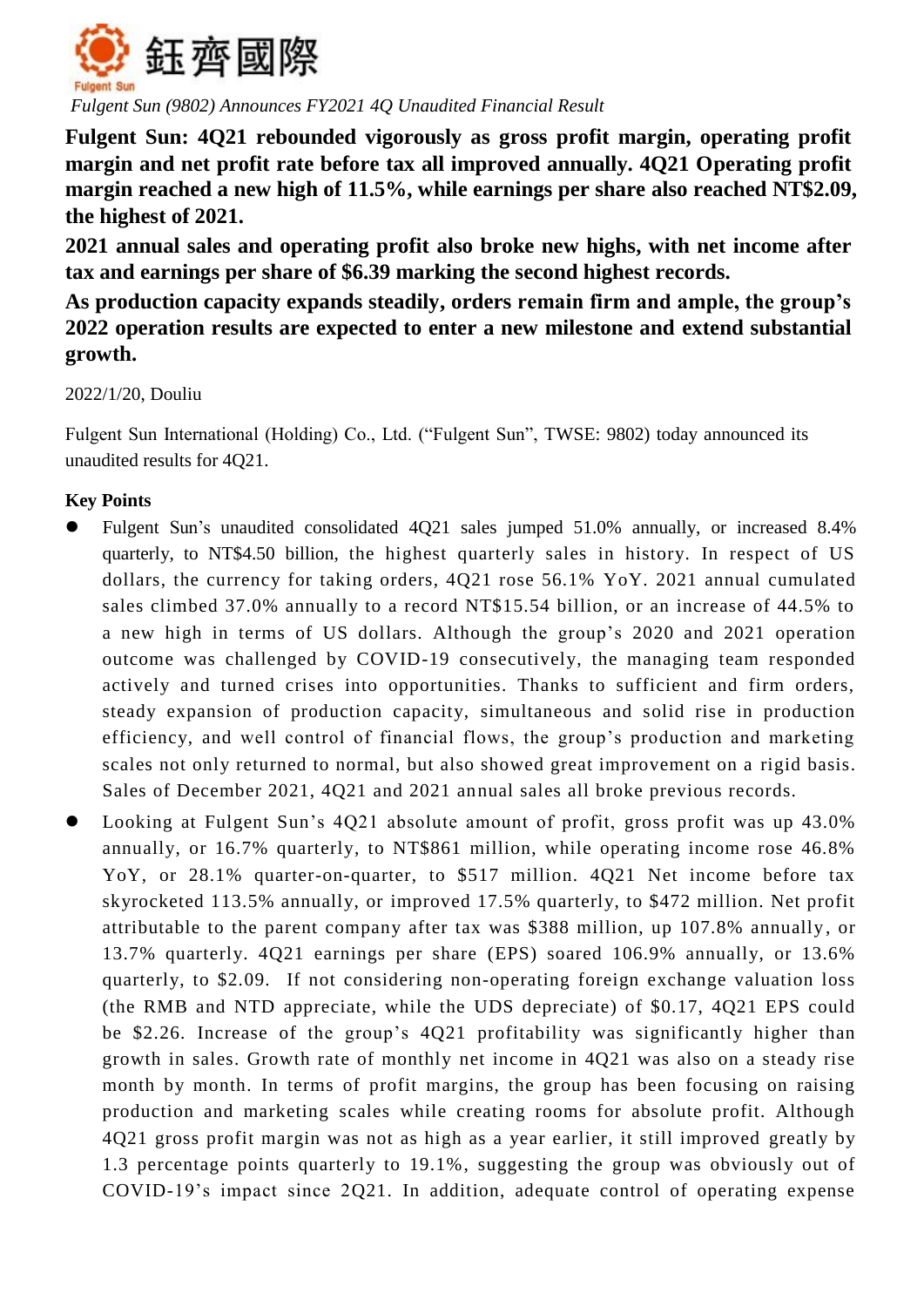

*Fulgent Sun (9802) Announces FY2021 4Q Unaudited Financial Result*

ratio (7.6%) directly helped push operating profit margin 1.8 percentage points higher to 11.5%, the highest compared with other quarters in 2021.

- About the group's 2021 annual performances, 2021 consolidated sales reached a record high of NT\$15.54 billion, up 37% annually, or an increase of \$4.2 billion, from \$11.35 billion a year earlier. In terms of US dollars, annual growth reached 44.5%. 2021 gross profit rose 17.7% YoY to \$2.80 billion, while operating profit climbed 15.5% annually to \$1.47 billion. Both absolute amount of profit broke record highs. 2021 Net profit attributable to the parent company after tax rose 32.0% annually to \$1.19 billion. Meanwhile, 2021 EPS after tax reached \$6.39, second highest in history. If taking out annual non-operating foreign exchange valuation loss (-\$0.45), 2021 EPS after tax could be \$6.84.
- In terms of 2021 output distribution among the group's production bases, China made up 31.1%, while Vietnam contributed 50.0%, with Cambodia accounting for 18.9%. As for market performances (destinations assigned by brand customers), inventory levels of finished shoes among Greater Europe and America regions remain low thanks to robust demand for outdoor functional shoes. Retail sales also showed an optimistic result. Greater Europe region remained robust at 48.2% of 2021 total sales. Driven by the entering of new clients and new orders into mass production stage, Greater America region improved from last year's 36.5% of total sales to 40.9% in 2021. About the development of new brand clients, currently there are a total of 50 brand clients. The group's first ten brand clients contributed 80% of 2021 sales, while the first twenty brand clients accounted for 90%. Fulgent Sun aims to develop new customers continuously, and strengthen its operation model of taking orders from various brands and flexible production. New brand clients are also expected to participate production lines gradually this year.
- Regarding Fulgent Sun's 2021 overall operating result, COVID-19's various impacts on production were greater in 2021 than 2020, compared with industry counterparts. The group's facilities in Cambodia were directly influenced by COVID in May 2021, while factories in Vietnam faced impacts in June and July 2021. However, thanks to planning and effective deployment in advance, the group took the lead in recovering. Output scale was expanded efficiently as both software and hardware layout were upgraded to a higher level. Looking into 2022, production and marketing of spring and summer shoes have reached new highs. 2022 autumn and winter shoes are also expected to break new grounds as a result of continuous firm orders. Therefore, operation scale in 2022 ought to follow the growing trend. Given that current orders remain sufficient and firm, the managing team will carry on strengthening its competiveness and advantages by optimization its production effectiveness, raise the proportion of automation, and willingly invest on developing new shoe designs ahead of time so as to resolutely create the next wave of growth momentum.